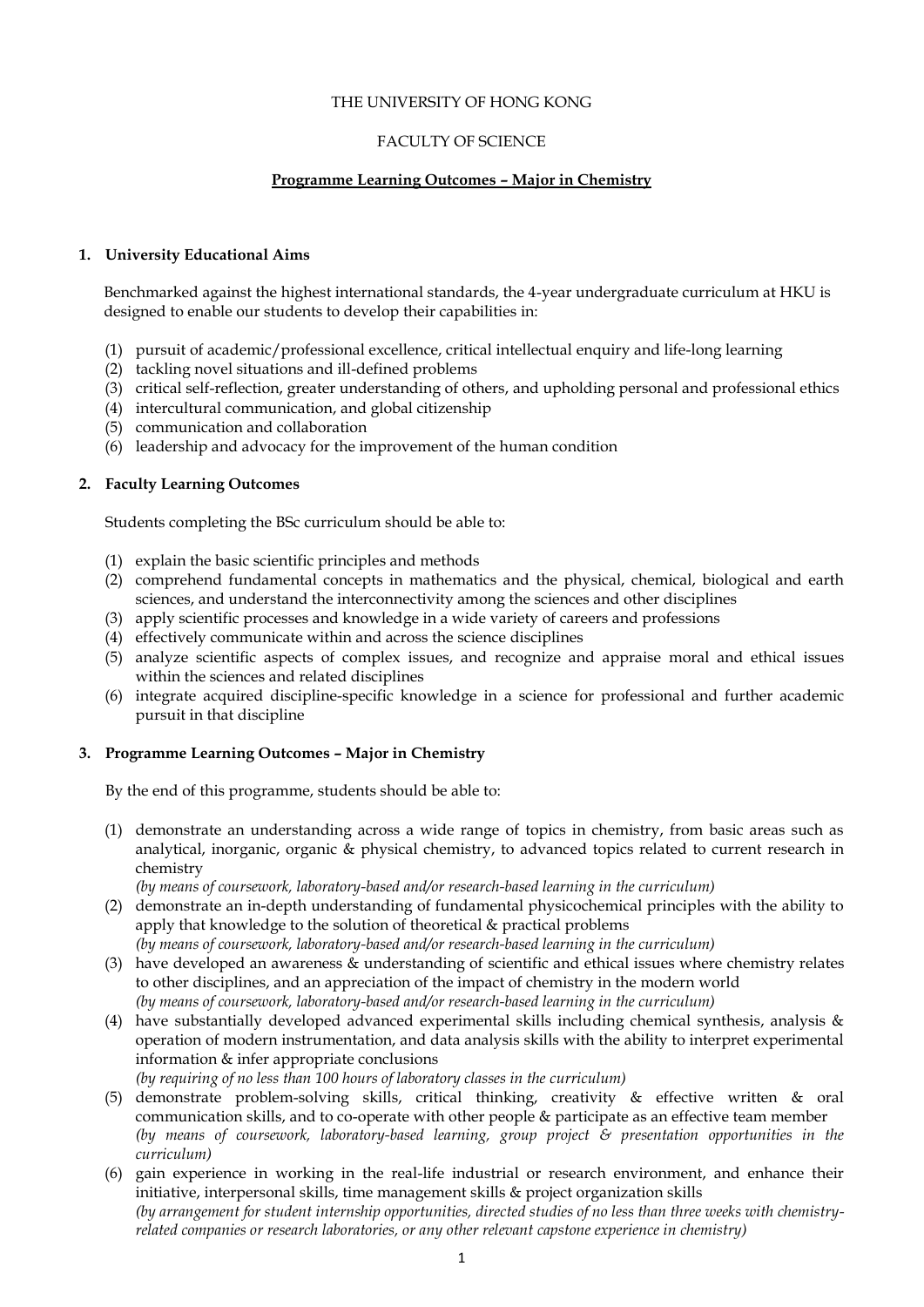# **4. Mapping of Programme Learning Outcomes to Faculty Learning Outcomes to University Educational Aims**

Due to the richness and diversity of the Major, multiple Programme and/or Faculty Learning Outcomes may be used to satisfy the Faculty Learning Outcomes and/or University Educational Aims.

| Programme Learning Outcomes -                                                                                                                                                                                                                                                                                                                                                                                                                                                                  | Faculty Learning Outcomes -                                                                                                                                                                                                                                                              | <b>University Educational</b>                                                                                                                                                                 |
|------------------------------------------------------------------------------------------------------------------------------------------------------------------------------------------------------------------------------------------------------------------------------------------------------------------------------------------------------------------------------------------------------------------------------------------------------------------------------------------------|------------------------------------------------------------------------------------------------------------------------------------------------------------------------------------------------------------------------------------------------------------------------------------------|-----------------------------------------------------------------------------------------------------------------------------------------------------------------------------------------------|
| Major in Chemistry                                                                                                                                                                                                                                                                                                                                                                                                                                                                             | <b>BSc</b> programme                                                                                                                                                                                                                                                                     | Aims                                                                                                                                                                                          |
| By the end of this programme, students should be able<br>to:                                                                                                                                                                                                                                                                                                                                                                                                                                   | Students completing the BSc<br>curriculum should be able to:                                                                                                                                                                                                                             | Benchmarked against the<br>highest international<br>standards, the 4-year<br>undergraduate curriculum<br>at HKU is designed to<br>enable our students to<br>develop their capabilities<br>in: |
| demonstrate an understanding across a wide range<br>(1)<br>of topics in chemistry, from basic areas such as<br>analytical, inorganic, organic & physical<br>chemistry, to advanced topics related to current<br>research in chemistry<br>(2) demonstrate an in-depth understanding of<br>fundamental physicochemical principles with the                                                                                                                                                       | explain the basic scientific<br>(1)<br>principles and methods<br>comprehend fundamental<br>(2)<br>concepts in mathematics and<br>the physical, chemical,<br>biological and earth sciences,<br>and understand the                                                                         | pursuit of<br>(1)<br>academic/professional<br>excellence, critical<br>intellectual enquiry<br>and life-long learning                                                                          |
| ability to apply that knowledge to the solution of<br>theoretical & practical problems<br>$(3)$ have developed an awareness & understanding of<br>scientific and ethical issues where chemistry<br>relates to other disciplines, and an appreciation of<br>the impact of chemistry in the modern world                                                                                                                                                                                         | interconnectivity among the<br>sciences and other disciplines<br>apply scientific processes and<br>(3)<br>knowledge in a wide variety<br>of careers and professions<br>analyze scientific aspects of<br>(5)                                                                              |                                                                                                                                                                                               |
| have substantially developed advanced<br>(4)<br>experimental skills including chemical synthesis,<br>analysis & operation of modern instrumentation,<br>and data analysis skills with the ability to interpret<br>experimental information & infer appropriate<br>conclusions<br>(5) demonstrate problem-solving skills, critical<br>thinking, creativity & effective written & oral<br>communication skills, and to co-operate with other<br>people & participate as an effective team member | complex issues, and recognize<br>and appraise moral and ethical<br>issues within the sciences and<br>related disciplines<br>(6) integrate acquired discipline-<br>specific knowledge in a<br>science for professional and<br>further academic pursuit in<br>that discipline              |                                                                                                                                                                                               |
|                                                                                                                                                                                                                                                                                                                                                                                                                                                                                                |                                                                                                                                                                                                                                                                                          | (2) tackling novel                                                                                                                                                                            |
| demonstrate an in-depth understanding of<br>(2)<br>fundamental physicochemical principles with the<br>ability to apply that knowledge to the solution of<br>theoretical & practical problems<br>(4) have substantially developed advanced<br>experimental skills including chemical synthesis,<br>analysis & operation of modern instrumentation,<br>and data analysis skills with the ability to interpret<br>experimental information & infer appropriate                                    | comprehend fundamental<br>(2)<br>concepts in mathematics and<br>the physical, chemical,<br>biological and earth sciences,<br>and understand the<br>interconnectivity among the<br>sciences and other disciplines<br>apply scientific processes and<br>(3)<br>knowledge in a wide variety | situations and ill-<br>defined problems                                                                                                                                                       |
| conclusions<br>(5) demonstrate problem-solving skills, critical<br>thinking, creativity & effective written & oral<br>communication skills, and to co-operate with other<br>people & participate as an effective team member                                                                                                                                                                                                                                                                   | of careers and professions<br>analyze scientific aspects of<br>(5)<br>complex issues, and recognize<br>and appraise moral and ethical<br>issues within the sciences and<br>related disciplines                                                                                           |                                                                                                                                                                                               |
| (3) have developed an awareness $&$ understanding of<br>scientific and ethical issues where chemistry<br>relates to other disciplines, and an appreciation of<br>the impact of chemistry in the modern world                                                                                                                                                                                                                                                                                   | analyze scientific aspects of<br>(5)<br>complex issues, and recognize<br>and appraise moral and ethical<br>issues within the sciences and<br>related disciplines                                                                                                                         | (3) critical self-reflection,<br>greater understanding<br>of others, and<br>upholding personal<br>and professional ethics                                                                     |